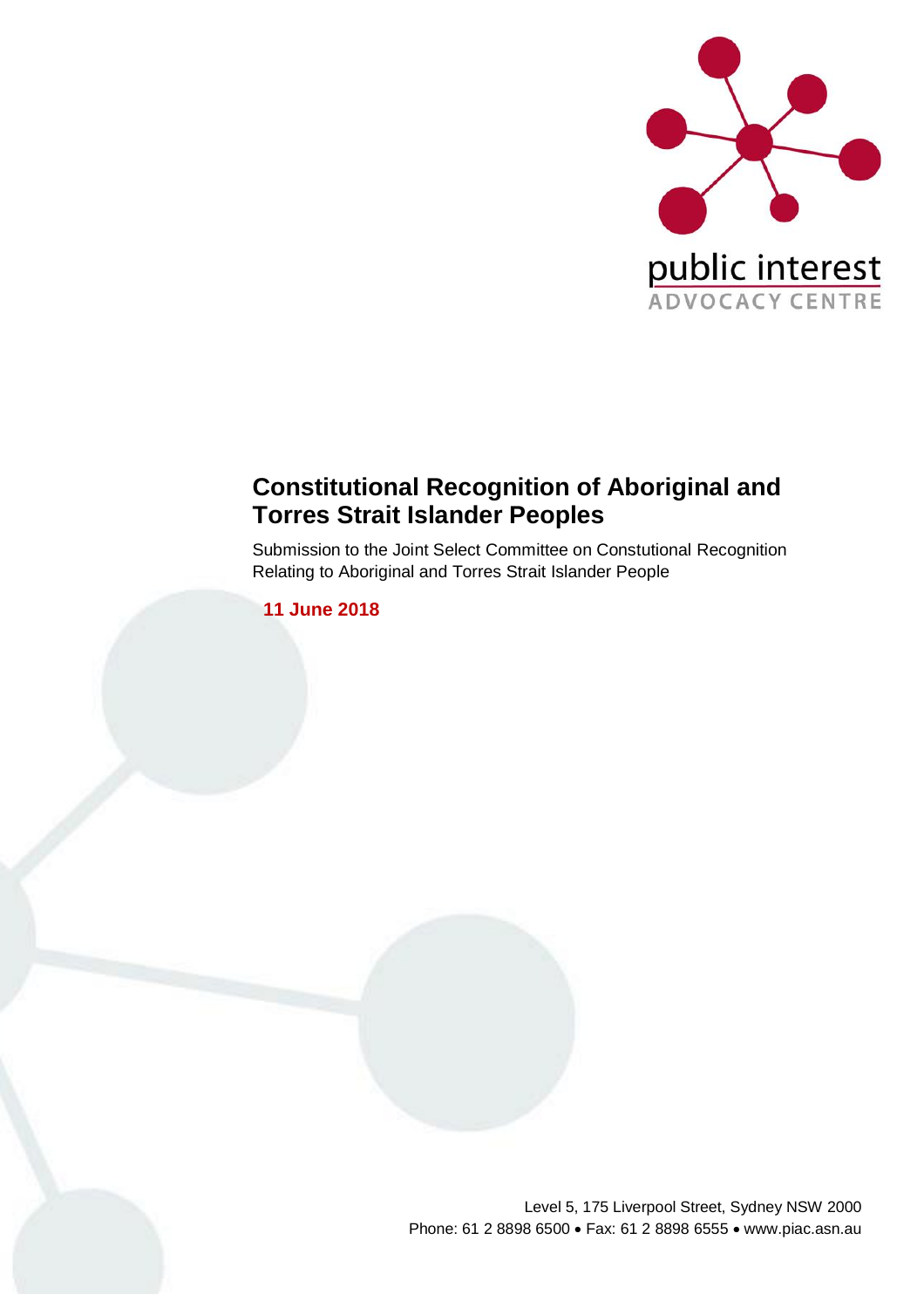### **About the Public Interest Advocacy Centre**

The Public Interest Advocacy Centre (PIAC) is an independent, non-profit legal centre based in Sydney.

Established in 1982, PIAC tackles barriers to justice and fairness experienced by people who are vulnerable or facing disadvantage. We ensure basic rights are enjoyed across the community through legal assistance and strategic litigation, public policy development, communication and training.

Our work addresses issues such as:

- Reducing homelessness, through the Homeless Persons' Legal Service
- Access for people with disability to basic services like public transport, financial services, media and digital technologies
- Justice for Aboriginal and Torres Strait Islander people, through our Indigenous Justice Project and Indigenous Child Protection Project
- Access to affordable energy and water (the Energy and Water Consumers Advocacy Program)
- Fair use of police powers
- Rights of people in detention, including equal access to health care for asylum seekers (the Asylum Seeker Health Rights Project)
- Transitional justice
- Government accountability.

**Contact**

Jonathon Hunyor Public Interest Advocacy Centre Level 5, 175 Liverpool St Sydney NSW 2000

T: 02 8898 6500 E: jhunyor@piac.asn.au

Website: [www.piac.asn.au](http://www.piac.asn.au/)



**Public Interest Advocacy Centre** 

@PIACnews

The Public Interest Advocacy Centre office is located on the land of the Gadigal of the Eora Nation.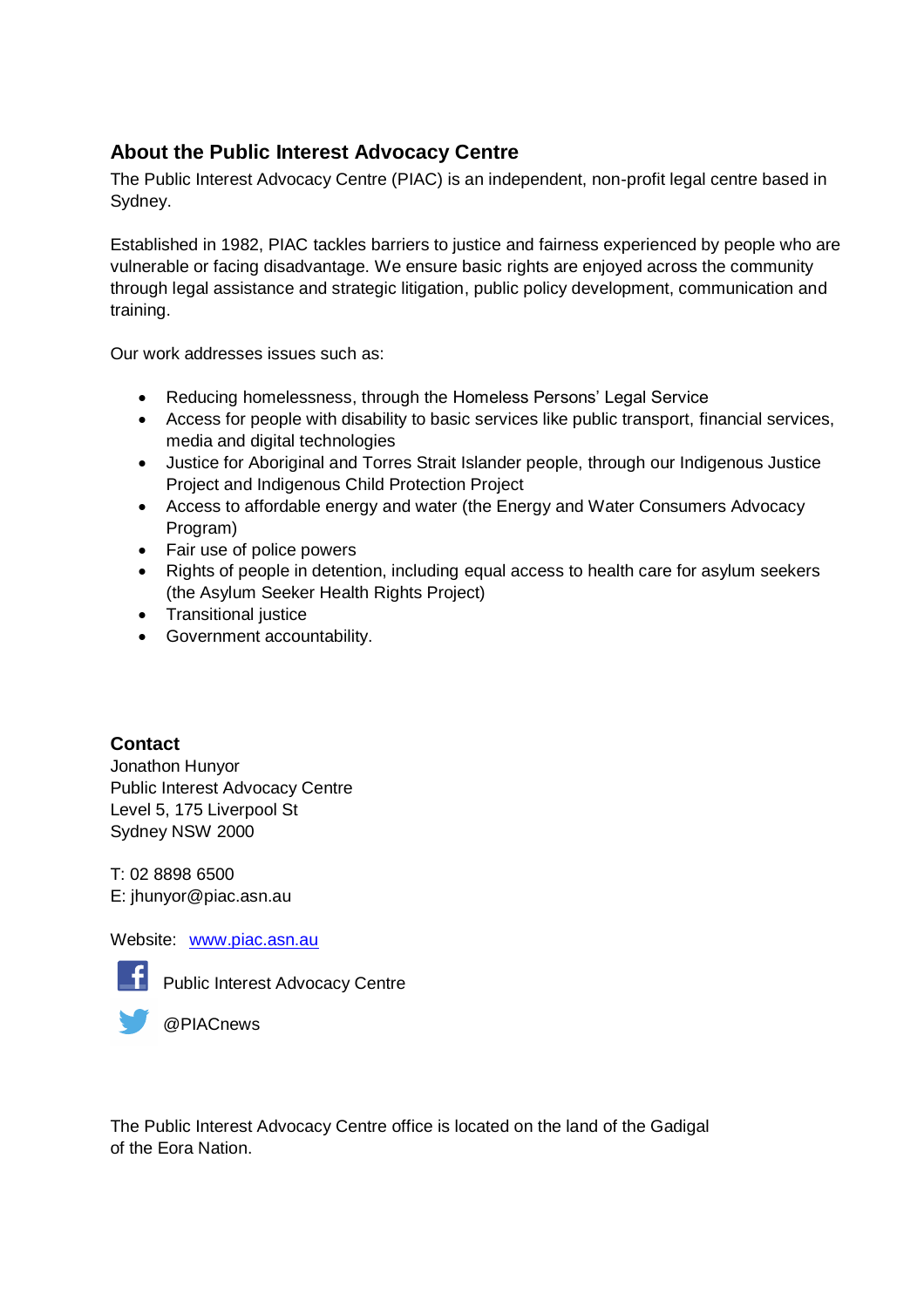# **Introduction**

PIAC is pleased to have the opportunity to make a submission to this Inquiry. We do so to express our strong support for the Uluru Statement for the Heart and to urge the Committee to endorse the Uluru Statement as the basis for constitutional change and complementary legislative measures.

As this inquiry's terms of reference note, there have been a number of recent reports and processes that have considered the issue of recognition of Aboriginal and Torres Strait Islander Peoples in the Australian constitution.

These have led us to the Uluru Statement from the Heart which in turn has been endorsed by the Referendum Council.

Powerful and profound, the Uluru Statement is the product of an unprecedented process, through which Indigenous Australians have come together to articulate their vision for how the Australian Constitution should now recognise them and how meaningful reconciliation ('the coming together after a struggle') can be achieved.

PIAC welcomes the generous invitation contained in the Uluru Statement to participate in the movement towards genuine reconciliation, and a better future for all Australians.

We respectfully urge the Committee to focus the attention of this Inquiry on how the vision set out in the Uluru Statement can now be realised.

## **The criteria for referendum success**

As the Committee will be aware, the Uluru Statement calls for:

- 1. Voice: a First Nations Voice to Parliament enshrined in the Constitution.
- 2. Treaty: a process for agreement making.
- 3. Truth: truth-telling about our history.

The processes of agreement-making and truth-telling are to be supervised by a Makarrata Commission.

We submit that each of these proposals satisfy the four criteria of referendum success set out in the Final Report of the Expert Panel on Recognising Aboriginal and Torres Strait Islander Peoples in the Constitution, namely that they

- i. contribute to a more unified and reconciled nation;
- ii. be of benefit to and accord with the wishes of Aboriginal and Torres Strait Islander Peoples;
- iii. be capable of being supported by an overwhelming majority of Australians from across the political and social spectrums; and
- iv. be technically and legally sound.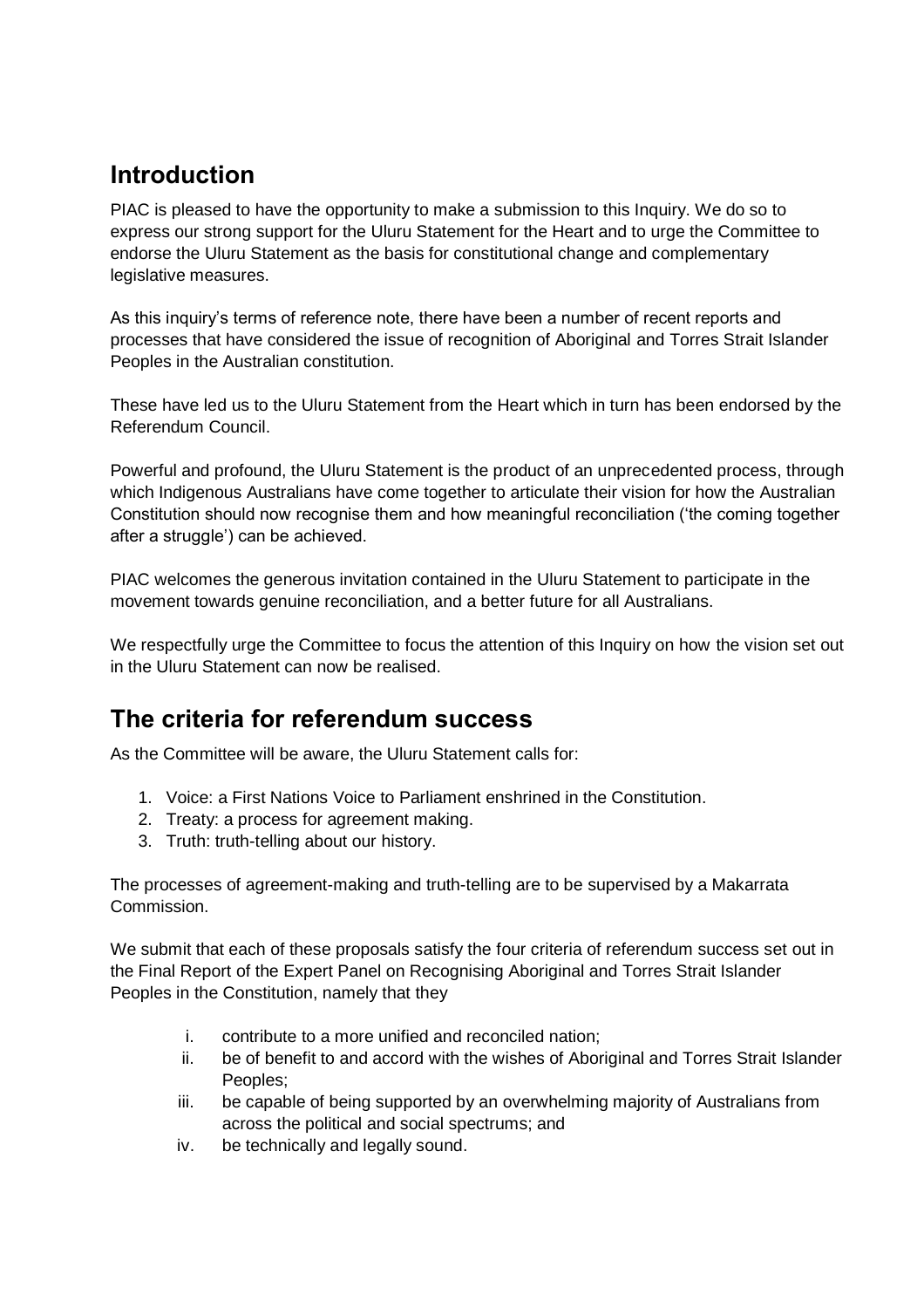#### **Unity and reconciliation**

The Uluru Statement from the Heart provides a path to unity and reconciliation for our nation.

Its invitation to all Australians to walk with Aboriginal and Torres Strait Islander people goes beyond the 'journey' to implement the changes proposed in the Uluru Statement. The Uluru Statement seeks to re-cast the relationship between Australia and its First Nations, to achieve 'a fuller expression of Australia's nationhood'.

It does this both symbolically and practically, through a constitutionally enshrined Voice to Parliament; a process for agreement making that respects the coexisting sovereignty of Aboriginal and Torres Strait Islander peoples; and truth telling as a basis for reconciliation.

These are the foundations of the road upon which all Australians can walk together.

#### **Of benefit to and according with the wishes of Aboriginal and Torres Strait Islander peoples**

The proposals in the Uluru Statement are demonstrably of benefit to Aboriginal and Torres Strait Islander peoples, addressing the structural nature of the disadvantage that continues to be faced by Aboriginal and Torres Strait Islander people. We cannot hope to 'close the gap' over a chasm of structural powerlessness.

Resulting from an unprecedented process of deliberative decision-making led by Aboriginal and Torres Strait Islander people, the Uluru Statement from the Heart is also the only option that can be said to accord with the wishes of Aboriginal and Torres Strait Islander peoples.

The depth and breadth of the engagement undertaken through the First Nations Regional Dialogues culminating in the National Constitutional Convention in Uluru is set out in the report of the Referendum Council. This was a process based on inclusion and undertaken with integrity; designed and led by Aboriginal and Torres Strait Islander people.

PIAC submits, with respect, that the Committee should not reopen these issues. For the first time in our history, Australia's First Peoples have had a real opportunity to speak collectively on their recognition in the Constitution. Their expectations have been made very clear.

Indeed, PIAC urges the Committee to consider the grave risk to reconciliation and unity that a failure to take up the invitation of the Uluru Statement would pose. Professor Megan Davis has observed:

[The Barunga Statement] heavily influenced Uluru. It was part of the guiding principles. It was alive in the discussions about treaty, broken promises and unfinished business.

The political response to Barunga was still very alive in the dialogues. It fed the cynicism of everyone participating in the process. It fuelled the fatigue, and the disappointment, and the anger at us when we rocked up. 'They will not listen. Why are you wasting our time?' Is what we heard over and over again.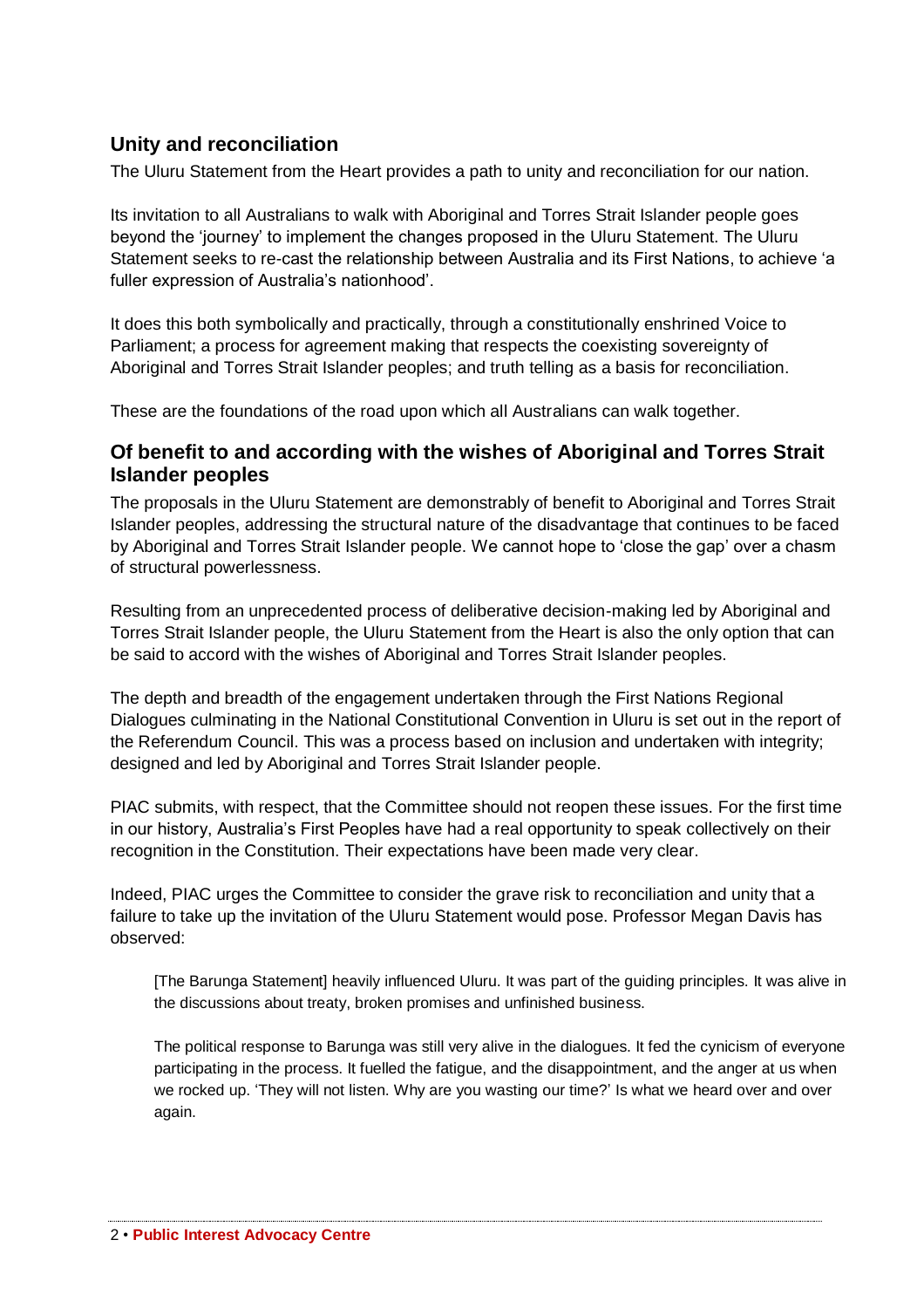We had to urge people to suspend their cynicism. We had to urge them to suspend their disbelief that the Australian political and legal system can't change itself to better accommodate their interests. I used to say to them like Hilary Charlesworth taught me, that law reform is about imagination. So you have to imagine that the world can change. You have to imagine that things can be better.<sup>1</sup>

This collective act of imagination allowed Aboriginal and Torres Strait Islander people to produce the Uluru Statement from the Heart, and offer it to the Australian community. If we reject it, we must expect to amplify cynicism, fatigue, disappointment, and anger.

### **Capable of broad support**

The Uluru Statement from the Heart is also capable of being supported by an overwhelming majority of Australians from across the political and social spectrums.

The constitutional change it proposes is, as noted by the Referendum Council, both modest and substantive. Substantive, in that enshrines in our Constitution a role for the First Peoples of Australia to speak to the Parliament and the nation about the laws and policies that concern them. Modest, in that the Voice respects parliamentary supremacy: it is not a 'third chamber' with a power of veto; and the details of its structure and function are left to Parliament to resolve, in consultation with Aboriginal and Torres Strait Islander peoples.

By crafting a proposal that is both modest and substantive, it is capable of achieving the support of those from the conservative, as well as progressive, political spectrums. It is an approach that respects our political institutions, while identifying how they can operate more inclusively and justly.

It is also important to recognise that the Uluru Statement favours the pro-active Voice to Parliament over the inclusion of a racial non-discrimination clause. This approach not only avoids the controversy attending a non-discrimination clause, but the choice of a model of empowerment, participation and consultation over prohibition and litigation speaks clearly to the unifying drive contained in the Uluru Statement.

#### **Technically and legally sound**

PIAC sees no reason why the proposals in the Uluru Statement cannot be implemented in a way that is both technically and legally sound. Indeed the Uluru Statement was drafted with the input of numerous constitutional law scholars and has attracted the support of many eminent constitutional lawyers.

<sup>1</sup> Professor Megan Davis, 'National Reconciliation Week Lecture', Speech delivered at Australian Parliament House, 31 May 2018, from 52:30, [https://www.aph.gov.au/About\\_Parliament/Parliamentary\\_Departments/Parliamentary\\_Library/pubs/Vis/vis1718](https://www.aph.gov.au/About_Parliament/Parliamentary_Departments/Parliamentary_Library/pubs/Vis/vis1718)